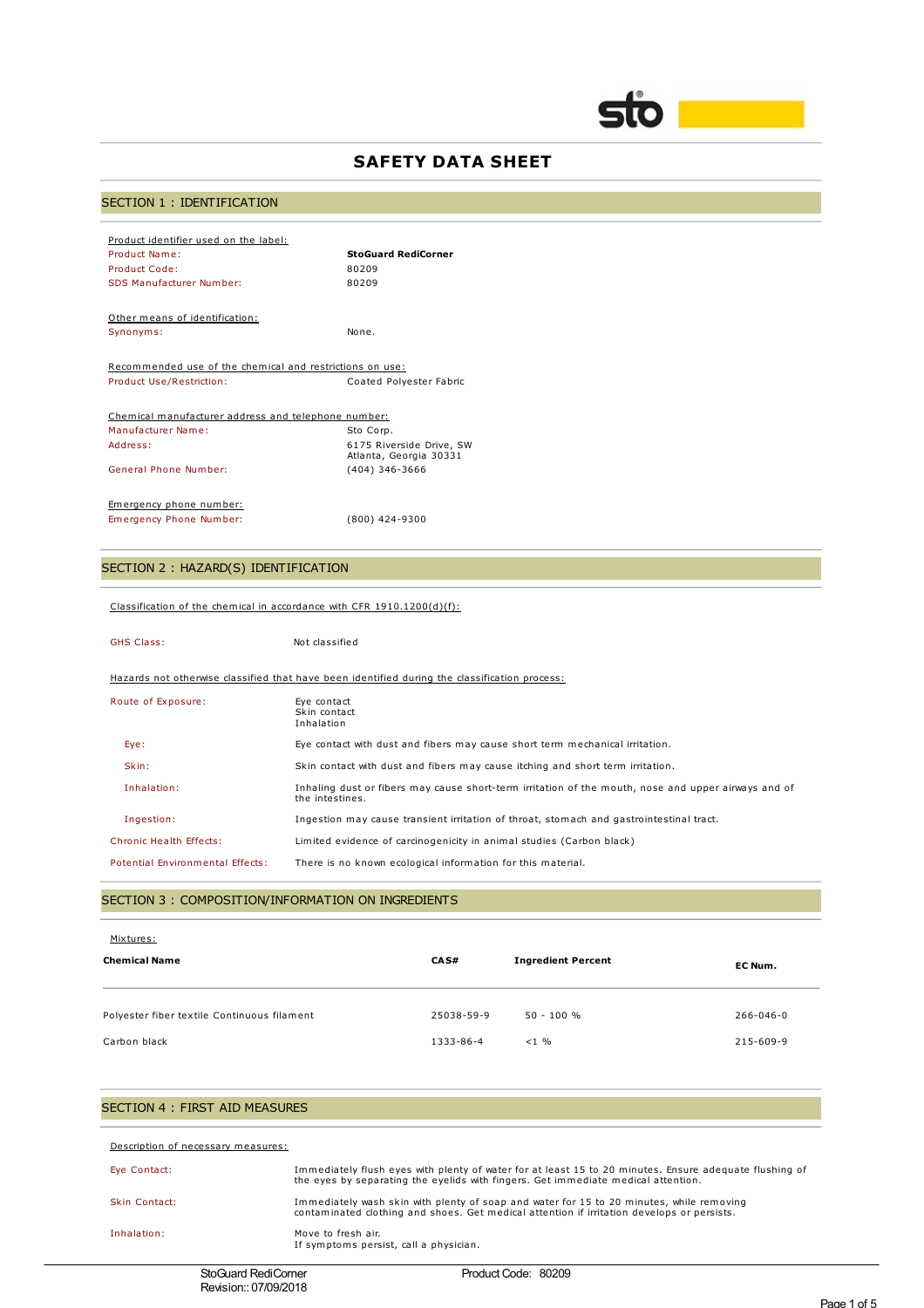Ingestion:  $\blacksquare$  Accidental ingestion of this material is unlikely. If this does occur, watch person for several days to make sure intestinal blockage does not occur. Rinse mouth with water and drink water to remove fibers from the throat. If symptoms persist, call a physician.

## SECTION 5 : FIRE FIGHTING MEASURES

#### Suitable and unsuitable extinguishing media:

| Suitable Extinguishing Media: | dry chemical<br>foam.<br>carbon dioxide (CO2).<br>water fog |
|-------------------------------|-------------------------------------------------------------|
|                               |                                                             |

| Specific hazards arising from the chemical: |                                                                                                                                |
|---------------------------------------------|--------------------------------------------------------------------------------------------------------------------------------|
| <b>Hazardous Combustion</b><br>Byproducts:  | Carbon monoxide.<br>Carbon dioxide.<br>hydrogen.<br>HCI<br>Other undetermined compounds could be released in small quantities. |
| Unusual Fire Hazards:                       | PVC will continue to burn after ignition without an external fire source. Burning liberates HCI gas.                           |

| Special protective equipment and precautions for fire-fighters: |  |
|-----------------------------------------------------------------|--|
|-----------------------------------------------------------------|--|

| Protective Equipment:                       |   | Wear self-contained breathing apparatus (SCBA) and full fire fighting protective gear. |
|---------------------------------------------|---|----------------------------------------------------------------------------------------|
| Fire Fighting Instructions:                 |   | Fire may produce dense smoke and acrid smoke or vapors.                                |
| <b>NFPA Ratings:</b><br><b>NFPA Health:</b> |   |                                                                                        |
| NFPA Flammability:                          | 0 |                                                                                        |
| NFPA Reactivity:                            | 0 |                                                                                        |

### SECTION 6 : ACCIDENTAL RELEASE MEASURES

| Personal precautions, protective equipment and emergency procedures: |                                                                                                                                                                                         |  |
|----------------------------------------------------------------------|-----------------------------------------------------------------------------------------------------------------------------------------------------------------------------------------|--|
| Personal Precautions:                                                | Avoid contact with skin and eyes.                                                                                                                                                       |  |
| Environmental precautions:                                           |                                                                                                                                                                                         |  |
| <b>Environmental Precautions:</b>                                    | Prevent further leakage or spillage if safe to do so.                                                                                                                                   |  |
| Methods and materials for containment and cleaning up:               |                                                                                                                                                                                         |  |
| Methods for containment:                                             | This material will settle out of the air.<br>Prevent from spreading by covering, diking or other means.                                                                                 |  |
| Methods for cleanup:                                                 | Use an industrial vacuum cleaner with a high efficiency filter to clean up dust and fiber contamination.<br>Avoid dry sweeping.<br>Pick up and transfer to properly labeled containers. |  |
| Reference to other sections:                                         |                                                                                                                                                                                         |  |
| Other Precautions:                                                   | Does not apply.                                                                                                                                                                         |  |

## SECTION 7 : HANDLING and STORAGE

| Precautions for safe handling:                                |                                                                                                                                     |  |
|---------------------------------------------------------------|-------------------------------------------------------------------------------------------------------------------------------------|--|
| Handling:                                                     | Avoid dust formation.<br>Do not breathe dust.<br>Wear personal protective equipment.                                                |  |
| Hygiene Practices:                                            | Wash hands before breaks and immediately after handling the product.<br>Remove and wash contaminated clothing before re-use.        |  |
| Conditions for safe storage, including any incompatibilities: |                                                                                                                                     |  |
| Storage:                                                      | Keep product in its packaging until use to minimize potential dust generation.<br>Product should be kept dry, cool, and undercover. |  |

## SECTION 8: EXPOSURE CONTROLS, PERSONAL PROTECTION

| EXPOSURE GUIDELINES:                                |                                                     |
|-----------------------------------------------------|-----------------------------------------------------|
| <b>Polvester fiber textile Continuous filament:</b> |                                                     |
| Guideline ACGIH:                                    | TLV-TWA: 1 f/cc (Respirable)<br>5 mg/m3 (Inhalable) |
| Guideline OSHA:                                     | PEL-TWA: 1 f/cc (Respirable)                        |
| <b>Carbon black:</b>                                |                                                     |
| Guideline ACGIH:                                    | TLV-TWA: 3 mg/m3 Inhalable fraction (I)             |

#### StoGuard RediCorner **Product Code: 80209** Revision:: 07/09/2018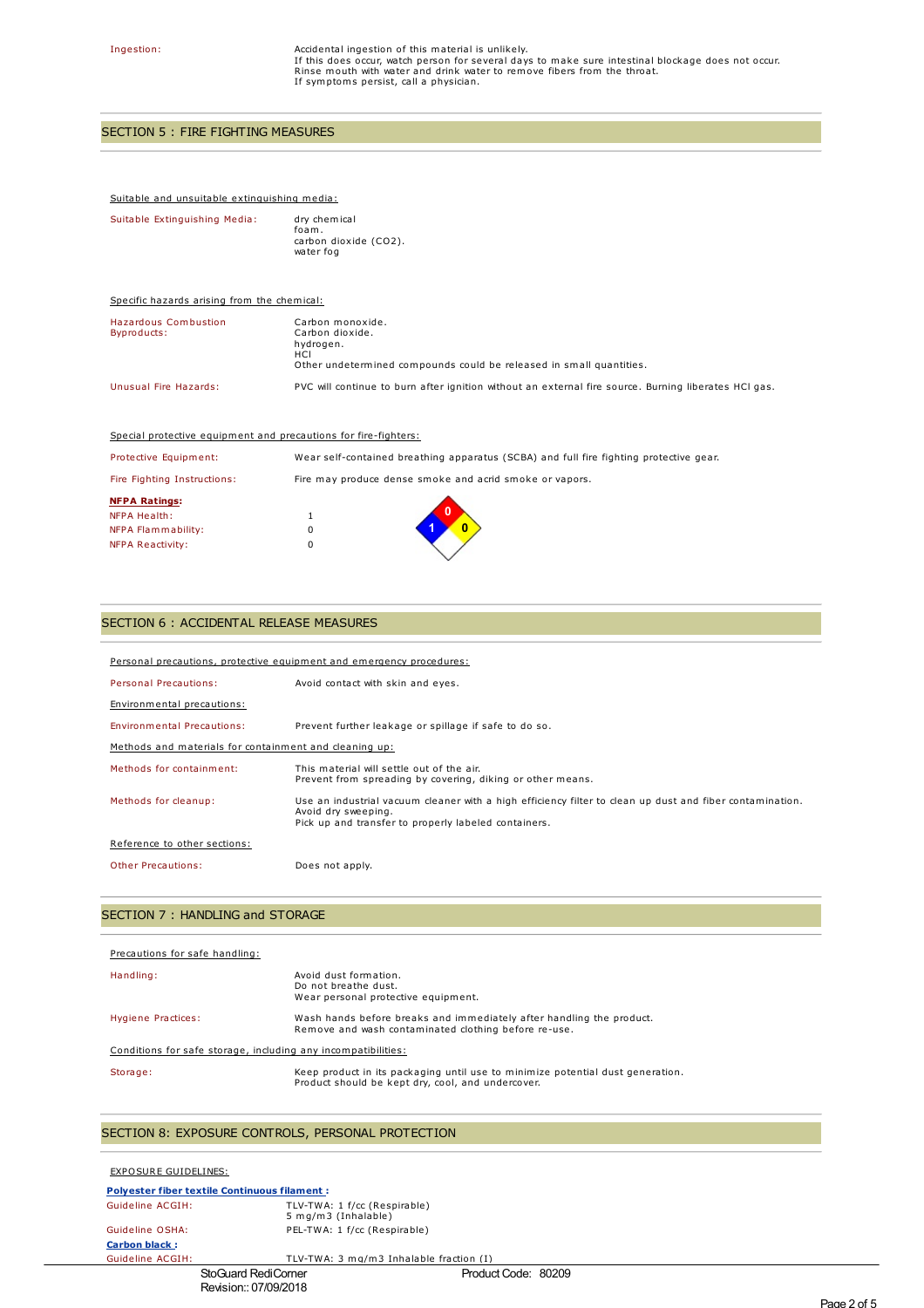| المتحاول والمستحدث والمتحدث والمستحدث | أرجوا المستحدث فالمستملك لمنادرواللا فالتاليات المقاد                                                                                                                                                                                                                                                                                                                                                                                                                                                                                         |
|---------------------------------------|-----------------------------------------------------------------------------------------------------------------------------------------------------------------------------------------------------------------------------------------------------------------------------------------------------------------------------------------------------------------------------------------------------------------------------------------------------------------------------------------------------------------------------------------------|
| Guideline NIOSH:                      | REL-TWA: 0.1 mg/m3 as Carbon black<br>REL-TWA: 3.5 mg/m3 as Carbon black                                                                                                                                                                                                                                                                                                                                                                                                                                                                      |
| Appropriate engineering controls:     |                                                                                                                                                                                                                                                                                                                                                                                                                                                                                                                                               |
| <b>Engineering Controls:</b>          | Provide local exhaust and/or general ventilation to maintain exposure below regulatory and<br>recommended limits.<br>Dust collection system must be used in transferring operations, cutting or machining or other dust<br>generating processes, such as using power tools.<br>Vacuum or wet clean-up methods should be used.                                                                                                                                                                                                                 |
| Individual protection measures:       |                                                                                                                                                                                                                                                                                                                                                                                                                                                                                                                                               |
| Eye/Face Protection:                  | Safety glasses with side-shields.                                                                                                                                                                                                                                                                                                                                                                                                                                                                                                             |
| Skin Protection Description:          | Protective gloves.<br>Long sleeved shirt and long pants.                                                                                                                                                                                                                                                                                                                                                                                                                                                                                      |
| Respiratory Protection:               | When workers are facing airborne particulate/dust concentrations above the exposure limit they must<br>use appropriate certified respirators.<br>A properly fitted NIOSH approved disposable N 95 type dust respirator or better is recommended.<br>Consult with your company's local procedures for selection, training, inspection and maintenance of<br>respirators.<br>Otherwise, consult the NIOSH web site (http://www.cdc.gov/niosh/npptl/topics/respirators/disp part) for<br>a list of dust respirator types and approved suppliers. |
| General Hygiene Considerations:       | Wash hands before breaks and immediately after handling the product.<br>Remove and wash contaminated clothing before re-use.                                                                                                                                                                                                                                                                                                                                                                                                                  |
| PPE Pictograms:                       |                                                                                                                                                                                                                                                                                                                                                                                                                                                                                                                                               |

## SECTION 9 : PHYSICAL and CHEMICAL PROPERTIES

## PHYSICAL AND CHEMICAL PROPERTIES:

| Physical State Appearance:       | Fiberglass mat.      |
|----------------------------------|----------------------|
| Color:                           | Black.               |
| Odor:                            | Faint chemical odor. |
| <b>Boiling Point:</b>            | Not determined.      |
| <b>Melting Point:</b>            | Not determined.      |
| Specific Gravity:                | $2.5$ (water = 1)    |
| Solubility:                      | Insoluble, in water. |
| Vapor Density:                   | Not determined.      |
| Vapor Pressure:                  | $<$ 0.1 mm Hq        |
| Evaporation Rate:                | Not determined.      |
| pH:                              | Not determined.      |
| Viscosity:                       | Not determined.      |
| Flash Point:                     | 260C (500F)          |
| Lower Flammable/Explosive Limit: | Not determined.      |
| Upper Flammable/Explosive Limit: | Not determined.      |
| Auto Ignition Temperature:       | Not determined.      |

## SECTION 10 : STABILITY and REACTIVITY

| Chemical Stability:                 |                                                                           |
|-------------------------------------|---------------------------------------------------------------------------|
| Chemical Stability:                 | Stable under normal conditions.                                           |
| Possibility of hazardous reactions: |                                                                           |
| Hazardous Polymerization:           | Hazardous polymerization does not occur.                                  |
| Conditions To Avoid:                |                                                                           |
| Conditions to Avoid:                | Temperatures above 130F                                                   |
| Incompatible Materials:             |                                                                           |
| Incompatible Materials:             | Strong oxidizers, water                                                   |
| Hazardous Decomposition Products:   |                                                                           |
| Special Decomposition Products:     | See Section 5 of MSDS for hazardous decomposition products during a fire. |
|                                     |                                                                           |

## SECTION 11 : TOXICOLOGICAL INFORMATION

## TOXICOLOGICAL INFORMATION:

Acute Toxicity: Dusts may cause mechanical irritation to eyes and skin. Ingestion may cause transient irritation of throat, stomach and gastrointestinal tract. Inhalation may cause coughing, nose and throat irritation, and sneezing. High exposures may cause difficulty breathing, congestion, and chest tightness.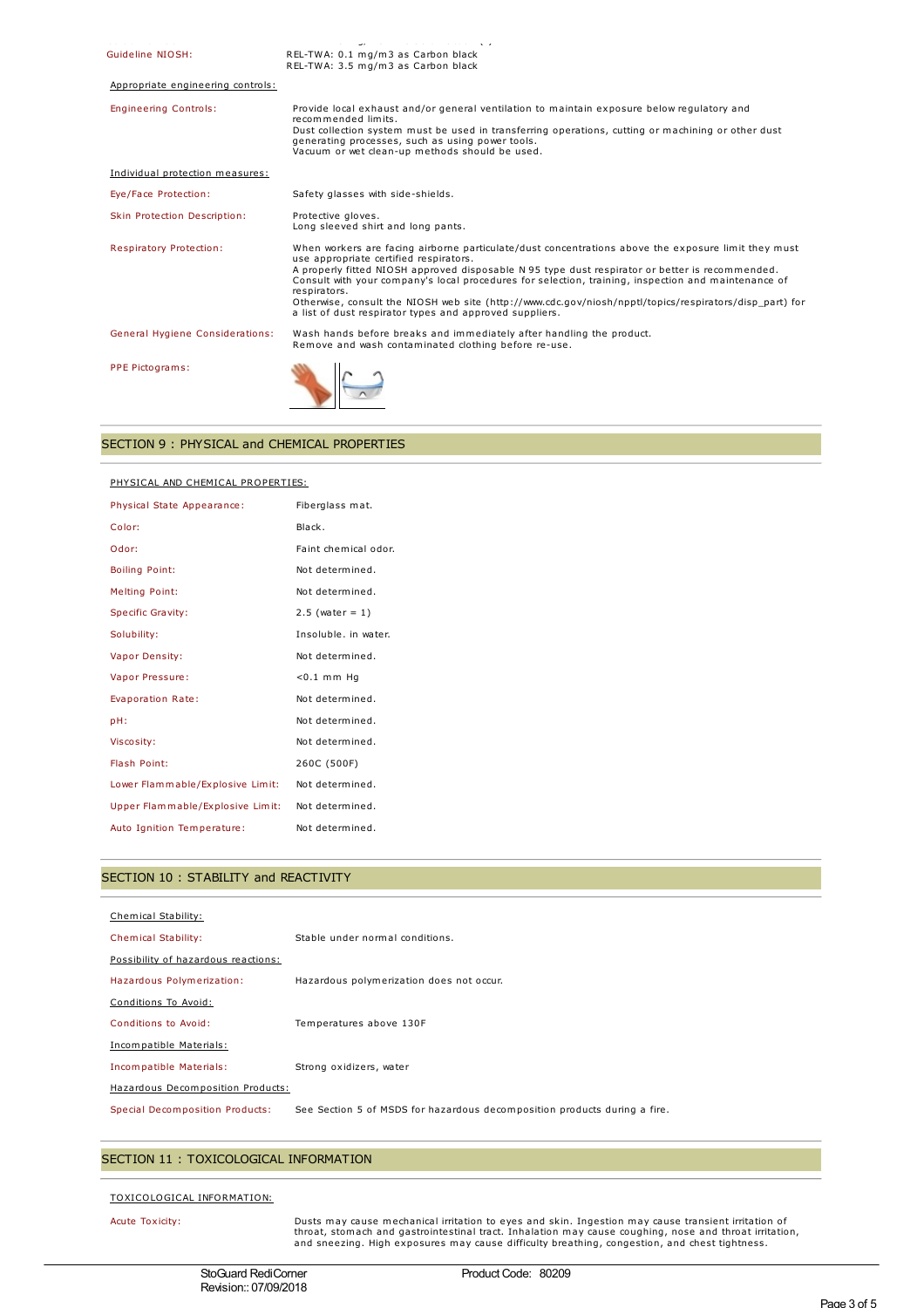| Acute Effects:         | Dusts may cause mechanical irritation to eyes and skin. Ingestion may cause transient irritation of<br>throat, stomach and gastrointestinal tract. Inhalation may cause coughing, nose and throat irritation,<br>and sneezing. High exposures may cause difficulty breathing, congestion, and chest tightness. |
|------------------------|----------------------------------------------------------------------------------------------------------------------------------------------------------------------------------------------------------------------------------------------------------------------------------------------------------------|
| Sensitization:         | No information available.                                                                                                                                                                                                                                                                                      |
| Mutagenicity:          | No information available.                                                                                                                                                                                                                                                                                      |
| Reproductive Toxicity: | No information available.                                                                                                                                                                                                                                                                                      |
| Teratogenicity:        | No information available.                                                                                                                                                                                                                                                                                      |
| Neurological Effects:  | No information available.                                                                                                                                                                                                                                                                                      |
| <b>Carbon black:</b>   |                                                                                                                                                                                                                                                                                                                |
| Skin:                  | Administration onto the skin - Rabbit LD50 - Lethal dose, 50 percent kill: >3 qm/kq [Details of toxic<br>effects not reported other than lethal dose value] (RTECS)                                                                                                                                            |
| Inhalation:            | Inhalation - Rat TCLo - Lowest published toxic concentration: 7 mg/m3 - [Lungs, Thorax, or<br>Respiration - Other changes Biochemical - Metabolism (Intermediary) - Effect on inflammation or<br>mediation of inflammation ] (RTECS)                                                                           |
| Ingestion:             | Oral - Rat LD50 - Lethal dose, 50 percent kill: >15400 mg/kg [Behavioral-Somnolence (general<br>depressed activity)] (RTECS)                                                                                                                                                                                   |
| Carcinogenicity:       | IARC: Group 2B: Possibly carcinogenic to humans. (Dust)                                                                                                                                                                                                                                                        |

## SECTION 12 : ECOLOGICAL INFORMATION

| Ecotoxicity:                     |                                                                         |
|----------------------------------|-------------------------------------------------------------------------|
| Ecotoxicity:                     | This material is not expected to cause harm to animals, plants or fish. |
| Persistence and degradability:   |                                                                         |
| Biodegradation:                  | Not available.                                                          |
| Bioaccumulative potential:       |                                                                         |
| Bioaccumulation:                 | Not available.                                                          |
| Mobility in soil:                |                                                                         |
| Mobility In Environmental Media: | Not available.                                                          |

## SECTION 13 : DISPOSAL CONSIDERATIONS

| Description of waste:        |                                                                                   |
|------------------------------|-----------------------------------------------------------------------------------|
| Waste Disposal:              | Dispose of in accordance with Local, State, Federal and Provincial regulations.   |
| Contaminated Packaging:      | Empty containers should be taken for local recycling, recovery or waste disposal. |
| <b>RCRA Number:</b>          | No EPA Waste Numbers are applicable for this product's components.                |
| <b>RCRA Characteristics:</b> | This material is not expected to be a characteristic hazardous waste under RCRA.  |

## SECTION 14 : TRANSPORT INFORMATION

| DOT Shipping Name:<br><b>DOT Hazard Class:</b> | Non regulated.<br>Non regulated. |
|------------------------------------------------|----------------------------------|
| IATA Shipping Name:                            | Non regulated.                   |
| IMDG UN Number:                                | Non regulated.                   |

## SECTION 15 : REGULATORY INFORMATION

Safety, health and environmental regulations specific for the product:

| SARA:                                 | This product does not contain any chemicals which are subject to the reporting requirements of the<br>Superfund Amendments and Reauthorization Act of 1986 (SARA) Title III (40CFR, Part 372).                                                                                                                                        |                                                                                                 |
|---------------------------------------|---------------------------------------------------------------------------------------------------------------------------------------------------------------------------------------------------------------------------------------------------------------------------------------------------------------------------------------|-------------------------------------------------------------------------------------------------|
| Section 311/312 Hazard<br>Categories: | Acute Health Hazard:<br>Chronic Health Hazard:<br>Risk of ignition.:<br>Sudden Release of Pressure Hazard.:<br>Reactive Hazard:                                                                                                                                                                                                       | Yes<br>No.<br>No<br>No.<br>No                                                                   |
| Clean Air Act:                        | This product does not contain any Hazardous Air Pollutants (HAPs).                                                                                                                                                                                                                                                                    |                                                                                                 |
| California PROP 65:                   | The following statement(s) are provided under the California Safe Drinking Water and Toxic<br>Enforcement Act of 1986 (Proposition 65):<br>WARNING: This product can expose you to chemicals including Carbon black, which is known to the<br>State of California to cause cancer. For more information go to www.P65Warnings.ca.gov. |                                                                                                 |
| Canada WHMIS:                         | Not controlled.                                                                                                                                                                                                                                                                                                                       |                                                                                                 |
| EU Class:                             |                                                                                                                                                                                                                                                                                                                                       | This product is not hazardous according to European Directive 67/548/EEC and 99/45/EC and their |
| StoGuard RediCorner                   |                                                                                                                                                                                                                                                                                                                                       | Product Code: 80209                                                                             |